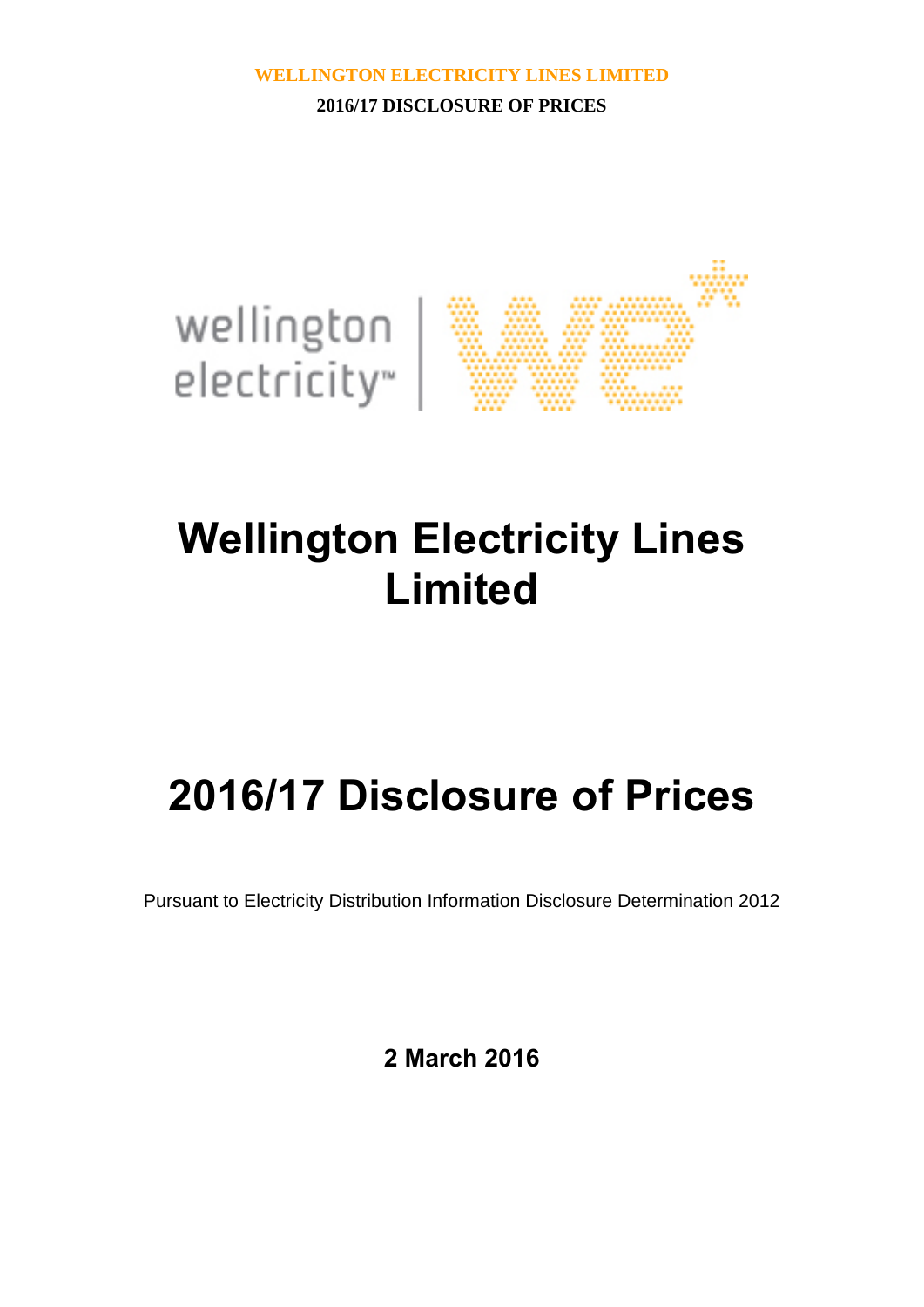# **1 Disclosure Requirements**

This document has been prepared to comply with the following requirements in the Electricity Distribution Information Disclosure Determination 2012:

### *Disclosure of prices*

- *2.4.18 Every EDB must at all times publicly disclose-*
	- *(1) Each current price expressed in a manner that enables consumers to determine-*
		- *(a) the consumer group or consumer groups applicable to them;*
		- *(b) the total price for electricity lines services applicable to them;*
		- *(c) the prices represented by each price component applicable to them;*
		- *(d) the amount of each current price that is attributable to transmission charges;*
	- *(2) The number (or estimated number) of consumers which must pay each price;*
	- *(3) The date at which each price was or will be first introduced;*
	- *(4) The price that was payable immediately before each current price (if any) expressed in the manner referred to in subclause (1) above.*
- *2.4.19 Every EDB must, at least 20 working days before changing or withdrawing a price or introducing a new price that is payable by 5 or more consumers-*
	- *(1) Publicly disclose-*
		- *(a) the information specified in clause 2.4.18 above in respect of that price;*
		- *(b) an explanation of the reasons for the new price or the changed or withdrawn price;*
	- *(2) In addition, either-*
		- *(a) give written notice to each consumer by whom that price is, or in the case of a withdrawn price would have been, payable, including the information specified in clause 2.4.18 above in respect of that price; or*
		- *(b) notify consumers in the news section of either-*
			- *(i) 2 separate editions of each newspaper; or*
			- *(ii) news media accessible using the internet that is widely read by consumers connected to EDB's network;*
		- *(c) notification under subclause (2)(b) above must provide details of the price, including-*
			- *(i) the changed price alongside the immediately preceding price applicable; and*
			- *(ii) contact details where further details of the new or changed price can be found including the URL of the EDB's publicly accessible website.*
- *2.4.20 Every EDB must, in respect of-*
	- *(1) All new prices payable; or*
	- *(2) In the case of withdrawn prices, the prices which would have been payable;*

*by 4 or fewer consumers, at least 20 working days before introducing a new price, give written notice to each consumer by whom that price is payable, the information specified in clause 2.4.18 above in respect of that price.*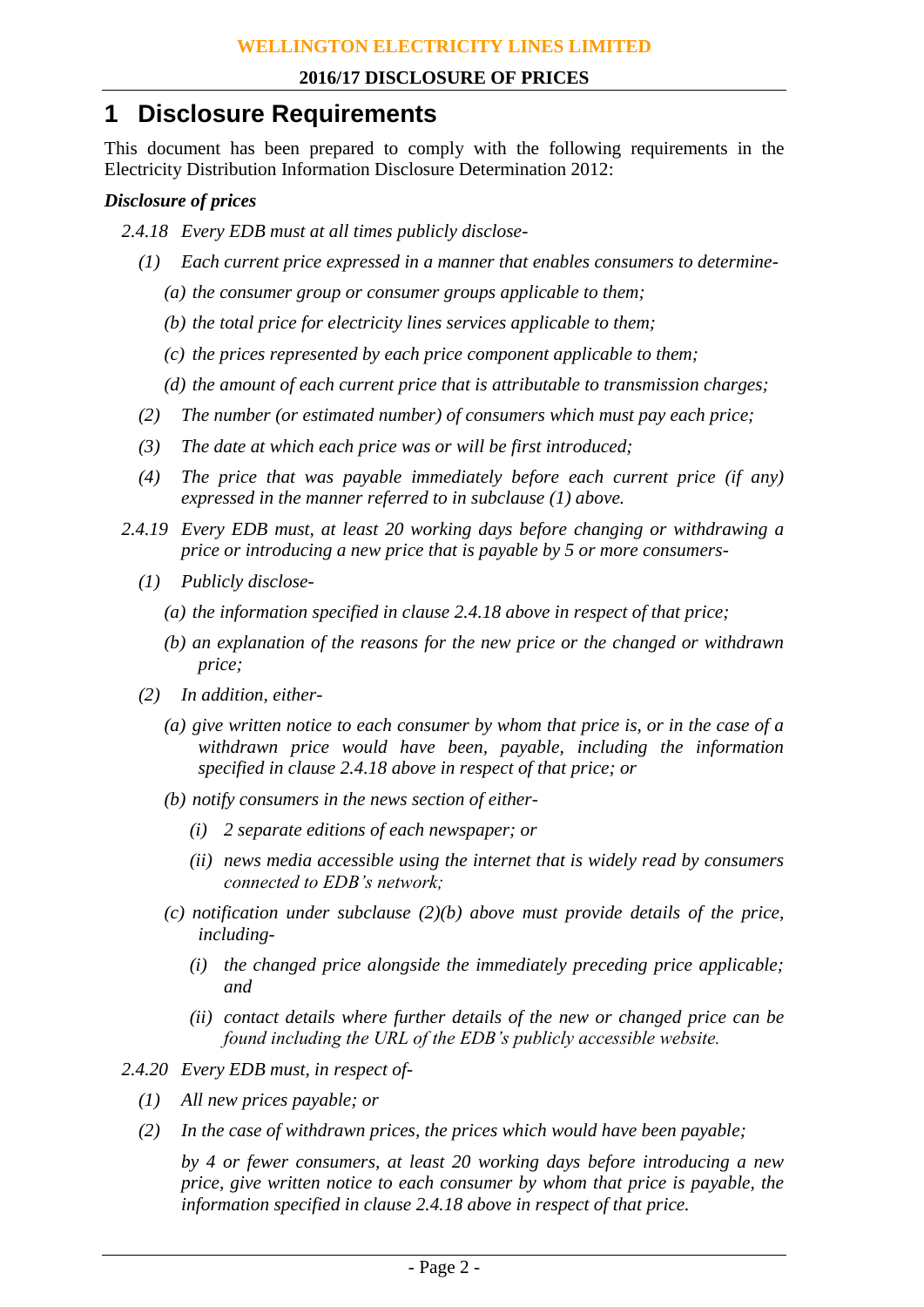## **2 Summary of changes to pricing structures**

We have made a number of changes to our pricing this year to:

- Recover permitted costs under the DPP Determination 2015;
- Align the pricing methodology more closely with the Electricity Authority's Pricing Principles;
- Align pricing more closely with common pricing structures applied across the industry;
- Simplify and streamline pricing structures to reduce the complexity and increase the transparency of our prices;
- Minimise revenue volatility and under-recovery; and
- Move to better reflect the different cost inputs of supplying residential, commercial and industrial consumer groups whilst avoiding price shocks during costs reapportionment and maintaining compliance with the Low Fixed Charge Regulations.

The changes are outlined in the subsections below.

#### **2.1 Compliance with DPP Determination**

We have increased prices on average by 4.15%. This increase reflects the recovery of the allowable costs identified under the Commerce Commission's DPP Determination 2015, including:

- Increases in CPI inflation of 0.46%;
- Increases in Transpower and recognition of avoided transmission charges;
- Increases in pass-through costs, which include rates and levies;
- Other recoverable costs, including the capex wash up adjustment; and
- Under-recovery of 2015/16 pass-through and recoverable costs

#### **2.2 Pricing names**

We have sought to align our residential consumer group plans with the Electricity Network Association's Distribution Pricing Guidelines (August 2015) to simplify pricing structures and make them easier to understand. These guidelines suggest standardised pricing names and definitions which seek to align price plans across EDBs.

We have changed the consumer group codes for all consumer groups except for unmetered consumers.

| <b>Consumer group</b>       | <b>Previous consumer group</b><br>code | New consumer group<br>code |  |  |
|-----------------------------|----------------------------------------|----------------------------|--|--|
| <b>Residential Low User</b> | G100-G103 & G108                       | "RLU"                      |  |  |
| Residential Standard User   | G104-G107 & G109                       | "RSU"                      |  |  |
| <b>General Low Voltage</b>  | " $GV"$                                | " $GLV"$                   |  |  |
| <b>General Transformer</b>  | "GX"; "GC"; "GU"&<br>" $GR"$           | " $GTX"$                   |  |  |

#### **Table 1 – Key changes to consumer group codes**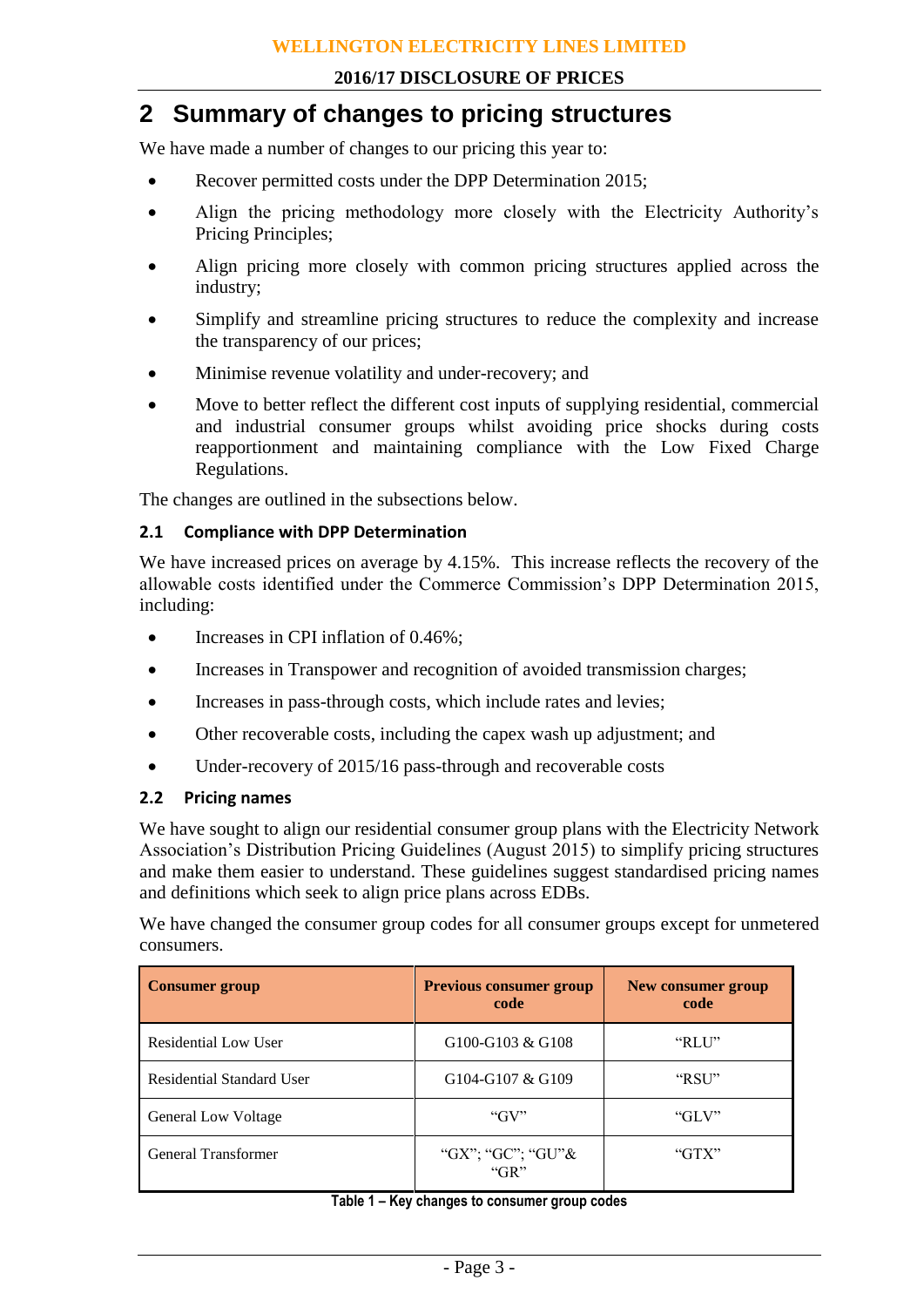We have also renamed the commercial consumer group to align to the upper limit of each capacity band for each commercial group. For example, the GV99/GX99 consumer group plan, for a capacity connection of between 300kVA and 1500kVA, has been renamed GLV1500 and GTX1500, respectively.

Appendix A maps the old price codes to the new price codes.

#### **2.3 3 phase residential price plans**

We have discontinued the 3ph consumer group plans for low users and standard users and have moved consumers on these plans to the equivalent residential low user (RLU) and residential standard user (RSU) plans. Discontinuing these plans is part of the simplification of the residential consumer group structure.

#### **2.4 Industrial consumer group**

The industrial consumer group (G60) have been incorporated into the 'General Transformer Connection' consumer group, given these consumers are all connected to dedicated transformers.

We have also removed the CBD, urban, and rural distinctions from the G60 consumer group to simplify pricing structures. This level of disaggregation was no longer considered necessary, after weighing up the benefits of cost reflectivity and pricing simplicity. For instance, there were only two consumers on the rural industrial plan. The new pricing plan is GTX1501.

#### **2.5 Electric Vehicles**

We have reviewed the electric vehicle (EV) plan offered to our residential consumers. A residential consumer with an EV can apply to be on Wellington Electricity Lines Limited's (WELL) 'EV night only' price which provides the night price for consumption during an extended night period from 9pm - 7am. This creates an incentive for EV owners to charge their vehicle during off-peak periods. The extended night period provides EV owners longer home charging periods which encourages efficient low energy charging options at cheaper network cost periods. Price signals for efficient use of new technology is an important aspect of forward looking pricing methodologies. Consumers who would like to take advantage of this price will need to contact their energy retailer.

#### **2.6 Rebalancing fixed and variable charges**

From 1 April 2016, all revenue for streetlight connections will be recovered from fixed charges, with no charge for energy usage. This fixed charge better reflects the nature of WELL's investment in the infrastructure to support streetlights and provides a better price signal for streetlight owners considering the impact and benefits from the introduction of more energy efficient street lighting and ongoing network maintenance requirements.

We have also increased the fixed component of prices for other consumer groups. In particular, we have increased the daily fixed price from \$1.00 to \$1.10 per day for RSU consumers to reflect the increased capacity used by these consumers.

#### **2.7 Small Scale Distributed Generation Charge (SSDG)**

We have introduced a SSDG price within each pricing plan. The price is set at \$0/kWh for injection for the 2016/17 price year. The primary reason these prices have been introduced is to record the volume of SSDG on the network. In the future, these connections may incur charges.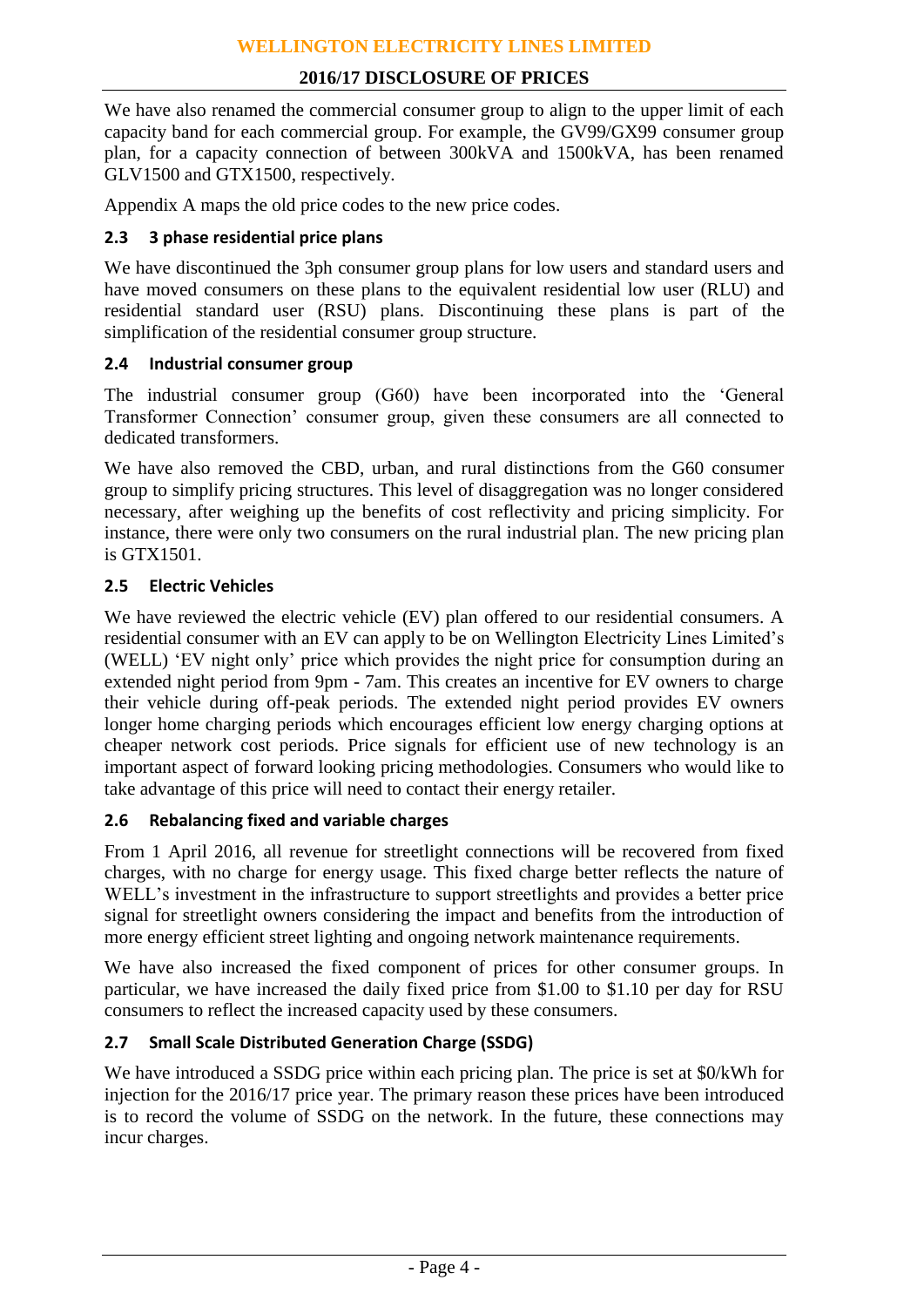## **3 Consumer Groups**

This section sets out the rationale and criteria for our consumer groups.

#### **3.1 Defining Consumer Groups**

WELL has adopted the following consumer groups for pricing purposes:

- Standard contracts:
	- o Residential Low User (RLU);
	- o Residential Standard User (RSU);
	- o General Low Voltage Connection (GLV);
	- o General Transformer Connection (GTX); and
	- o Unmetered (G).
	- Non Standard Contracts.

Consumers are grouped by voltage level connection, end use, and utilisation of electricity assets. As an example, the General Transformer Connection group does not make use of the low voltage (LV) reticulation network, as it connects directly to the high voltage network via a dedicated transformer.

Our Price Schedule<sup>1</sup> sets out prices for the 2016/17 pricing year for the Standard contract consumer groups. Non-standard connection consumers are notified directly of their pricing.

The following paragraphs set out the criteria used by WELL to allocate consumers to consumer groups.

#### *Residential*

 $\overline{a}$ 

The Residential consumer group is consistent with the definition of "Domestic consumer" in the LFC Regulations, where the primary use of the point of connection is a home not normally used for any business activity. Consumers in this group almost exclusively are connected to the LV Network, place similar capacity demands on the network, and can use night and controlled load tariffs.

This consumer group is further split between low and standard users. A low user is a residential consumer who consumes less than 8000 kWh per year and who is on a low fixed charge retail pricing plan. The LFC Regulations require EDBs to offer a pricing plan to domestic low users with a fixed price of no more than 15 cents per day.

A standard user is a residential consumer who consumes more than 8000 kWh per year.

<sup>&</sup>lt;sup>1</sup> Available at[: http://www.welectricity.co.nz/disclosures/pricing/2016-pricing/](http://www.welectricity.co.nz/disclosures/pricing/2016-pricing/)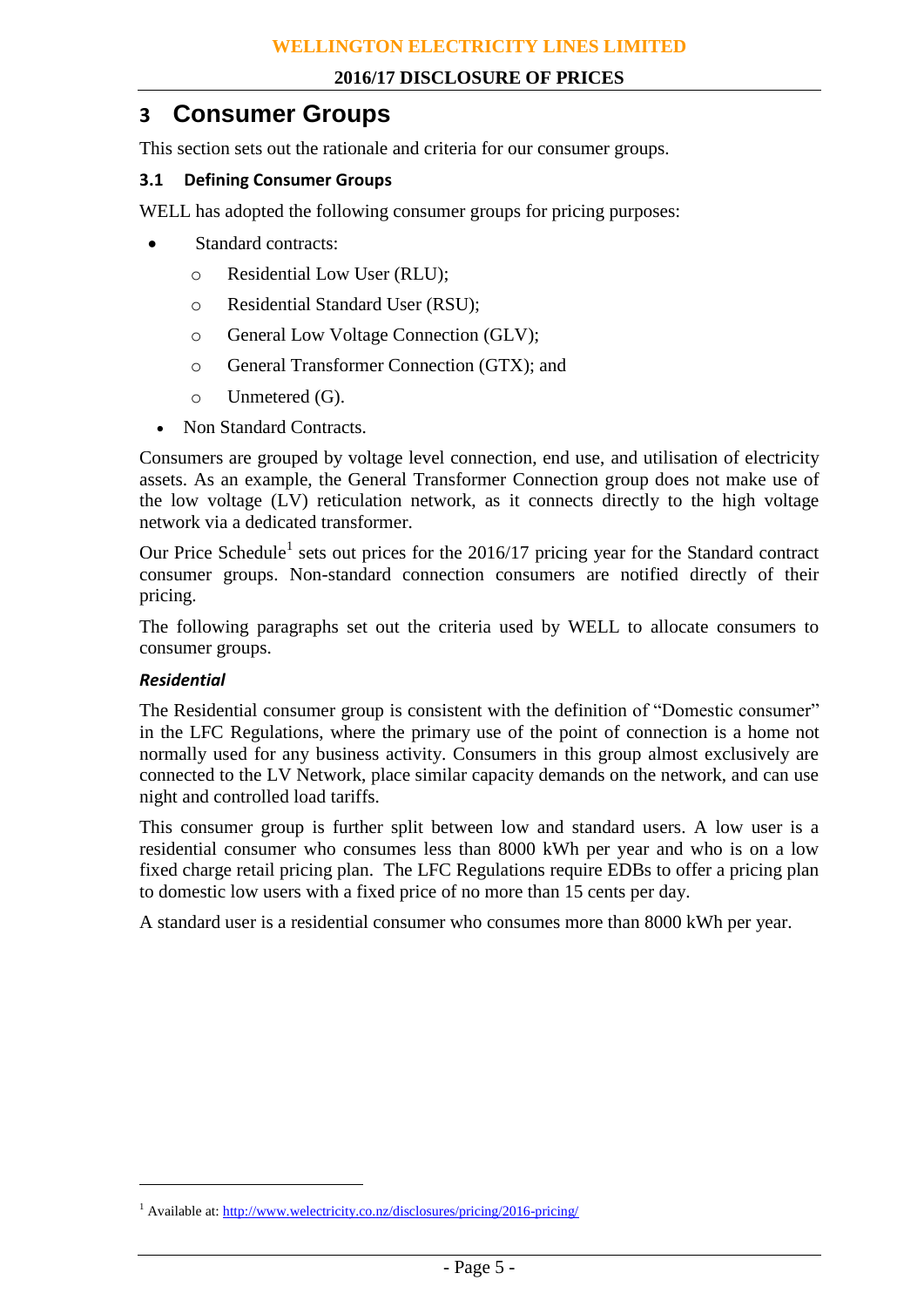#### *General Low Voltage Connection*

The General Low Voltage Connection group is connected to the LV network with a connection capacity of up to 1500kVA, where the premises is a non-residential site used for business activity (e.g. a shop or a farm).

#### *General Transformer Connection*

The General Transformer Connection group includes consumers who receive supply from a transformer, owned by WELL and dedicated to supplying a single consumer, where the premises is a non-residential site used for business activity.

As at 1 April 2016, the industrial consumer group has been incorporated into the General Transformer Connection consumer group. These are identified as consumers with a dedicated transformer connection.

#### *Voltage and asset distinctions*

The following table depicts the relationship between consumer groups, load and asset utilisation characteristics.

| <b>Connection Asset</b><br><b>Characteristics</b> | <b>Unmetered</b> | <b>Residential</b> | <b>General Low</b><br><b>Voltage</b> | <b>General</b><br><b>Transformer</b> | <b>Non Standard</b> |
|---------------------------------------------------|------------------|--------------------|--------------------------------------|--------------------------------------|---------------------|
| $\langle$ 1kVA                                    | $\checkmark$     |                    |                                      |                                      |                     |
| $\leq$ 15kVA                                      |                  | $\checkmark$       | ✓                                    | ✓                                    |                     |
| $>15kVA <=69kVA$                                  |                  |                    | $\checkmark$                         | ✓                                    |                     |
| $>69kVA <=138kVA$                                 |                  |                    | ✓                                    | ✓                                    |                     |
| $>138kVA <=300kVA$                                |                  |                    | ✓                                    | ✓                                    |                     |
| $>300$ kVA & $\leq 1500$ kVA                      |                  |                    |                                      |                                      |                     |
| $>1500kVA$                                        |                  |                    |                                      | ✓                                    | ✓                   |
| Low voltage                                       | $\checkmark$     | $\checkmark$       | $\checkmark$                         |                                      |                     |
| High voltage                                      |                  |                    |                                      | ✓                                    |                     |
| <b>Dedicated assets</b>                           | $\sqrt{2}$       |                    |                                      | $\sqrt{3}$                           | $\sqrt{4}$          |

**Table 2 – Consumer group and load characteristics**

#### *Distributed Generation*

From 1 April 2016, we have introduced a distributed generation price. While not classified specifically as a consumer group in the Price Schedule, we have created a zero charge against each plan. The primary reason these charges are introduced is to record the volume of generation on the network for market reconciliation purposes. This information will also be used to monitor uptake of DG connections on the network to assess their impact on network infrastructure and operations.

 $\overline{a}$ 

<sup>&</sup>lt;sup>2</sup> Streetlight circuits

<sup>3</sup> Transformers

<sup>4</sup> Dedicated network assets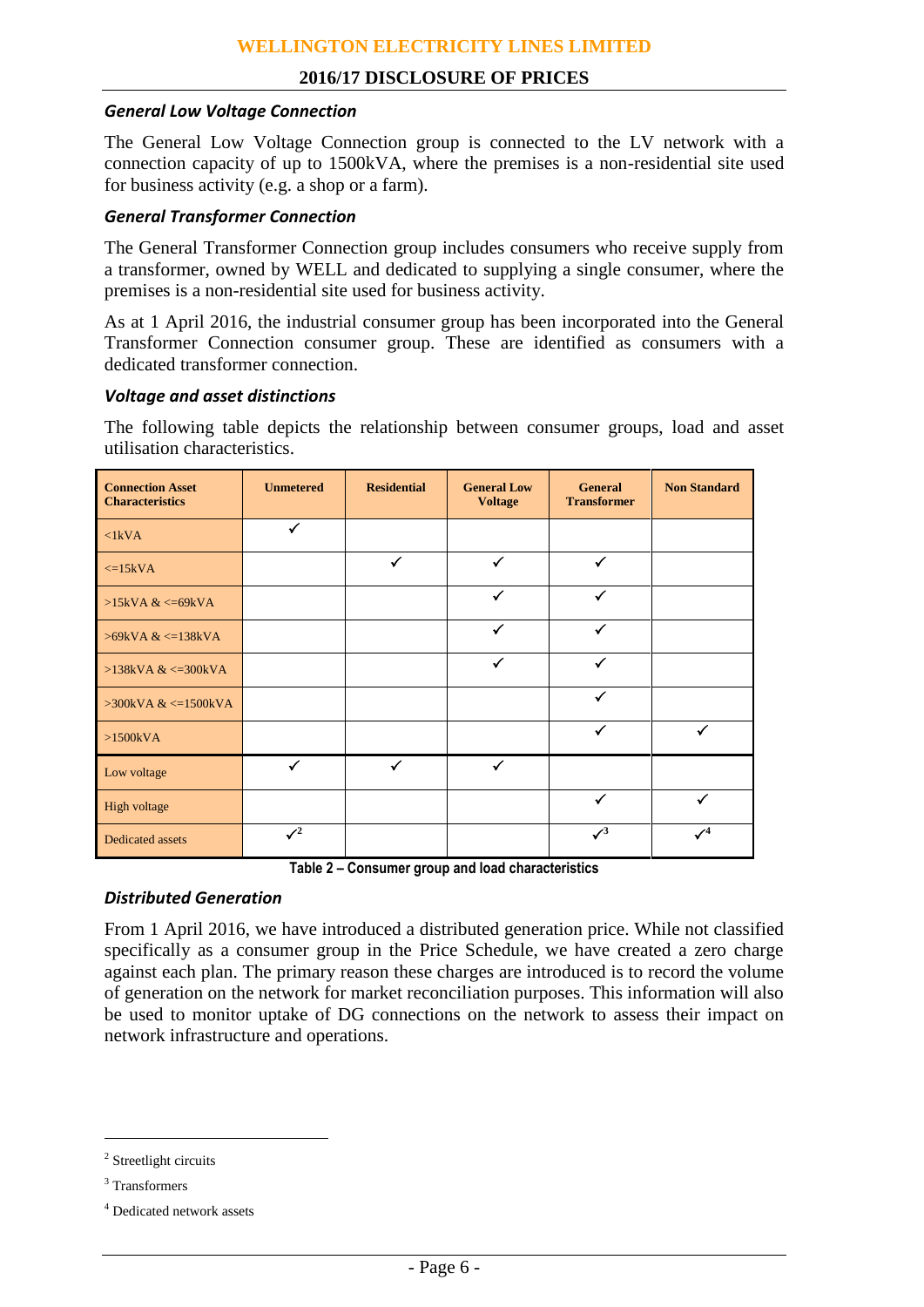#### *Non-standard contracts*

The non-standard contracts group is made up of consumers who have atypical connection characteristics. For non-standard consumers, a confidential agreement exists between WELL and the individual consumer which sets out the terms and conditions for the supply of the electricity lines services and price.

In accordance with its Customer Contributions  $Policy<sup>5</sup>$ , WELL uses the following criteria to determine if a non-standard contract is appropriate:

- The consumer represents an unusual credit risk; or
- The consumer wants to reserve future network capacity; or
- There are unusual asset ownership or demarcation issues; or
- The consumer and/or WELL wishes to contract for additional services not covered in standard contracts; or
- The site to be connected has unusual locational or security issues; or
- Any other unusual circumstances that WELL, at its discretion, considers to warrant the use of a non-standard rather than standard contract.

#### *Unmetered*

The Unmetered consumer group includes consumers who do not have any metering because the cost of metering is prohibitive relative to their consumption. This includes streetlights, bus shelters, traffic lights etc.

# **4 Change in Prices from 2015/16 Disclosure**

In accordance with clause 2.4.18 WELL's Electricity Delivery Price Schedule in Table 1 of this document set out current prices that apply from 1 April 2016.

It should be noted that WELL's electricity delivery prices exclude the following:

- The provision of metering equipment or load management equipment which is located at consumers premises;
- The cost of consumer fittings; and
- Goods and Services Tax (GST).

In accordance with  $2.4.19(1)(b)$  all  $2016/17$  prices

for all consumers are set in accordance with the DPP Determination 2015, which allows WELL to increase the distribution component of its prices by CPI inflation and the recovery of pass-through and recoverable costs.

2016/17 prices are based on 2015/16 prices adjusted for the impact of changes in:

- The Consumer Price Index  $(CPI)^6$ ;
- Transpower Transmission Charges;<sup>7</sup>

 $\overline{a}$ 

<sup>5</sup> Available at<http://www.welectricity.co.nz/disclosures/customer-contributions/>

<sup>6</sup> As defined in the DPP Determination 2015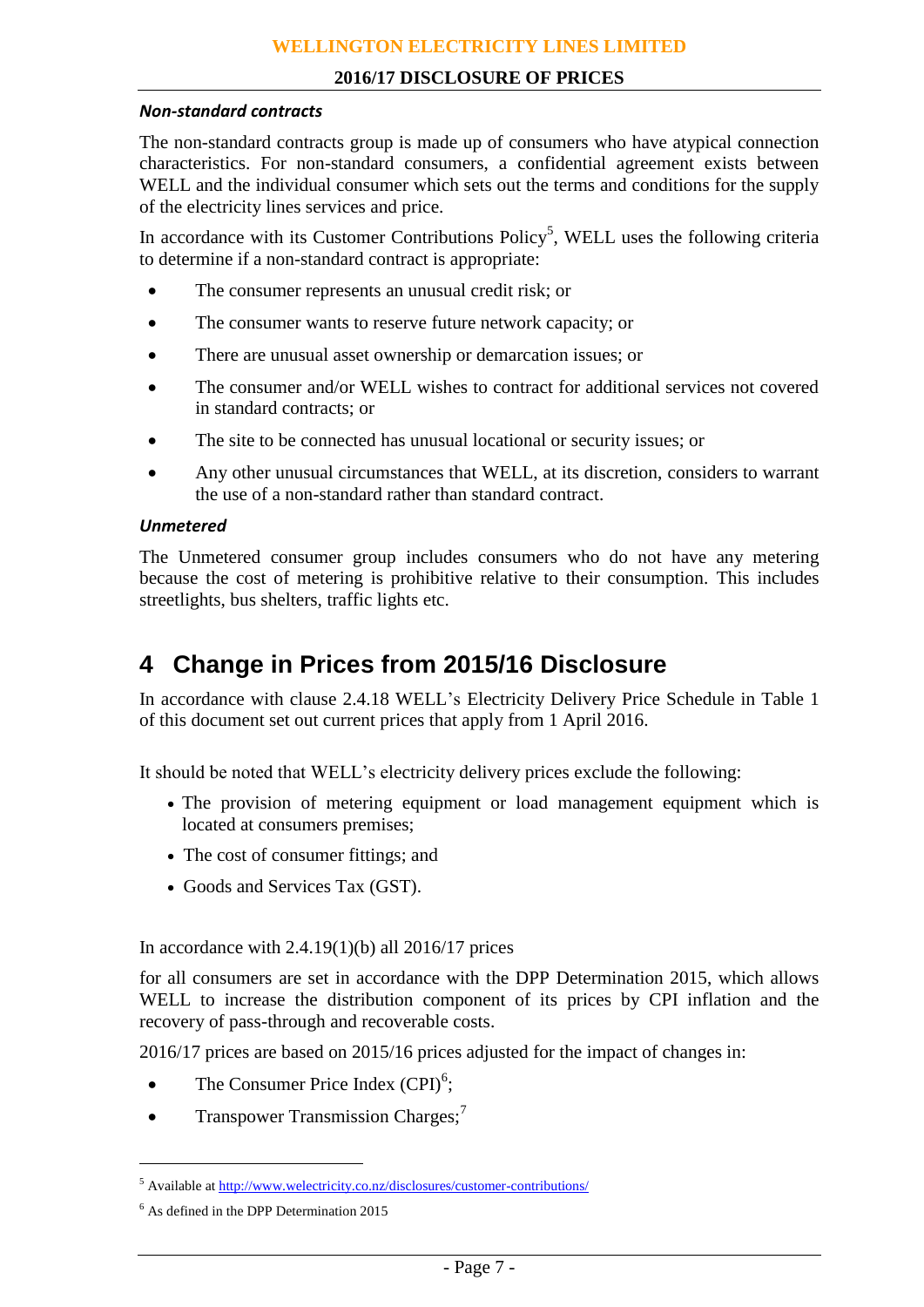- $\bullet$  Other Pass Through and Recoverable Costs;<sup>8</sup>
- Cost of supply allocations; and
- The balance between fixed and variable charges for standard users.

In addition, individual price adjustments have been made to reflect price restructuring and alignment of prices to costs of supply. Prices for residential consumers are also adjusted to comply with the LFC Regulations.

#### **4.1 Changes to standard prices**

#### *Consumer Price Index (CPI) adjustment:*

The distribution component of prices has increased in line with CPI inflation of 0.46%.

#### *Transpower Transmission Charges*

Transpower charges have increased by 4.44%. WELL passes these charges on to consumers at cost.

#### *ACOT*

WELL pays ACOT charges to large sized distributed generators. These distributed generators reduce WELL's reliance on Transpower's transmission grid at peak times as peak demand is partly served through these distributed generators. Over time, WELL should incur lower Transpower charges as a result.

WELL recognises these Transpower savings by paying an avoided transmission payment to the local distributed generator and WELL in turn pass these charges on to consumers at cost.

2016/17 prices include a one off recovery of the Mill Creek wind farm for ACOT payments relating to 2015/16 which were not recovered by WELL's 2015/16 prices.

Mill Creek is the largest distributed generator on WELL's network. WELL currently have four large distributed generators receiving ACOT payments.

#### *Pass through and other Recoverable costs*

Pass-through costs have increased by 11.1%, reflecting increases in rates and industry levies. Other recoverable costs include a capex wash up adjustment of \$434k, which is provided for in the DPP Determination 2015. Pass through and other Recoverable costs are charged to consumers at cost.

#### *Balance between fixed and variable prices for users*

WELL's prices are set to comply with the LFC Regulations. Residential low user prices are applicable for residential consumers who use less than 8,000 kWh per annum and residential standard user prices apply to residential consumers who use more than 8,000 kWh per annum.

Residential standard users have a higher fixed daily price to reflect the increased capacity used by these consumers. As at 1 April 2016, the fixed daily price for residential standard users has increased from \$1.00 per day to \$1.10 per day. Whilst these consumers will have a higher fixed daily price, they will generally have lower variable prices (\$/kWh)

<u>.</u>

 $<sup>7</sup>$  As defined in the DPP Determination 2015</sup>

<sup>8</sup> As defined in the DPP Determination 2015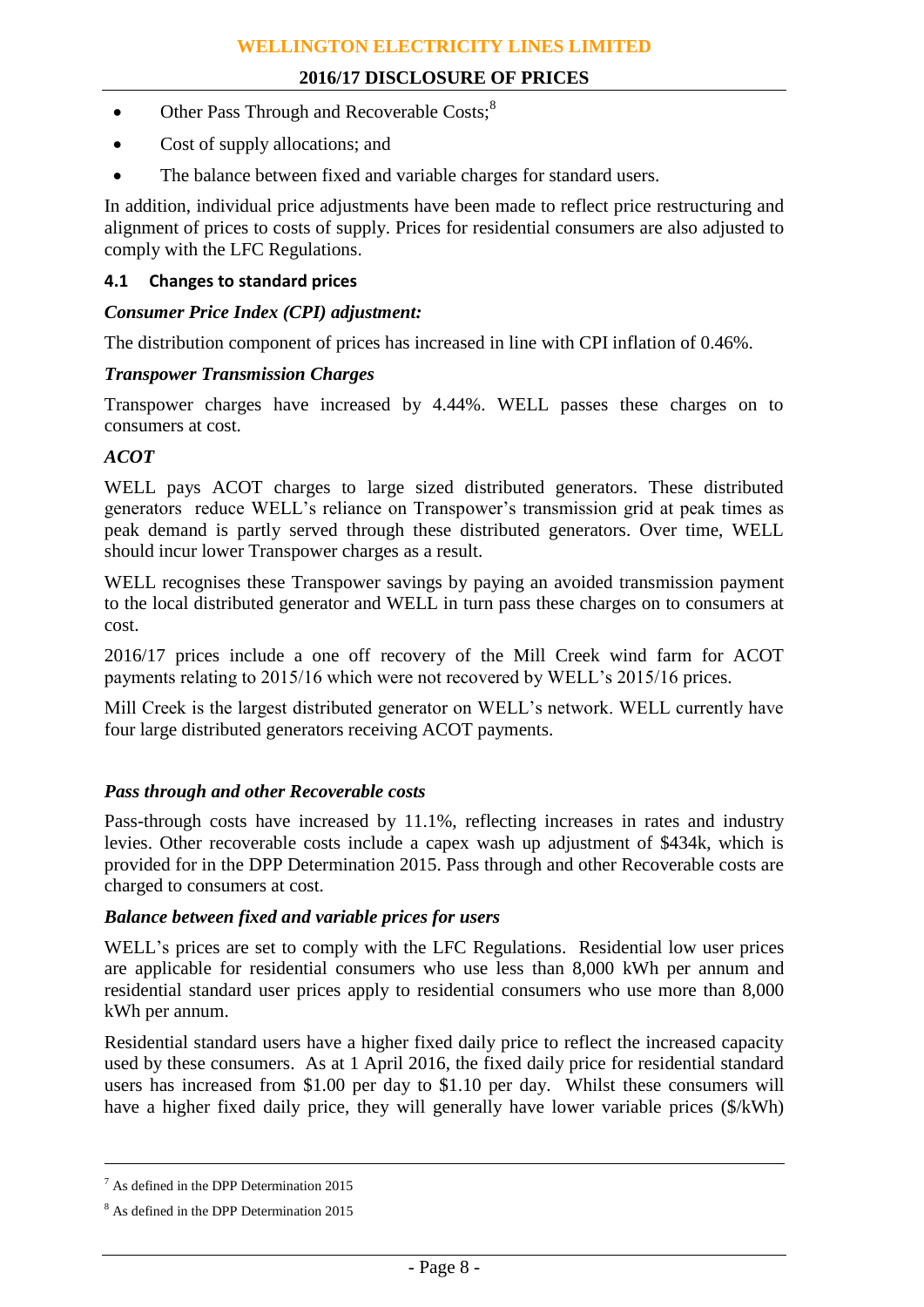#### **WELLINGTON ELECTRICITY LINES LIMITED**

#### **2016/17 DISCLOSURE OF PRICES**

than residential low users. WELL has reduced the standard user variable price (\$/kWh) by an average 3.7%, partly to compensate for the increased fixed daily charge.

## *Summary of price changes*

The change in delivery charges for 2016/17 is expected to result in an increase in the average consumer's annual network delivery charges of 4.15%, when fixed and variable price components are combined.

| <b>Price change element</b>                       | <b>Contribution to total average</b><br>change in Delivery Charges |
|---------------------------------------------------|--------------------------------------------------------------------|
| Consumer Price Index $(CPI) - 0.46\%$             | 0.28%                                                              |
| Transpower transmission charges                   | 1.75%                                                              |
| Distributed generation avoided transmission costs | 1.46%                                                              |
| Rates, levies, other recoverable costs            | 0.66%                                                              |
| Total weighted average price adjustment           | 4.15%                                                              |

**Table 3 – Change in Delivery Charge by Price Component**

The above table highlights the average change in the delivery charge component of a consumers' electricity bill. Our delivery charges represent around 40% of the total electricity bill paid by consumers. However, consumers should be aware that energy retailers will package up our prices into their own retail offerings and the actual impact on consumer electricity bills will vary according to price plans, consumption and the extent to which energy retailers pass through WELL's network price changes. Consumers should check with their energy retailer if they wish to further understand the actual impact on their total electricity bill.

# **5 Public Disclosure of 2016/17 Prices**

In accordance with clause 2.4.19(2)(b) a summary of the 2016/17 tariffs were advertised in the Dominion Post hardcopy on 27 February 2016 and the Dominion Post online edition on 27 February 2016.

In accordance with clause 2.4.20 WELL notified consumers on Non Standard Individual Contracts of the price change in writing on 17 February 2016.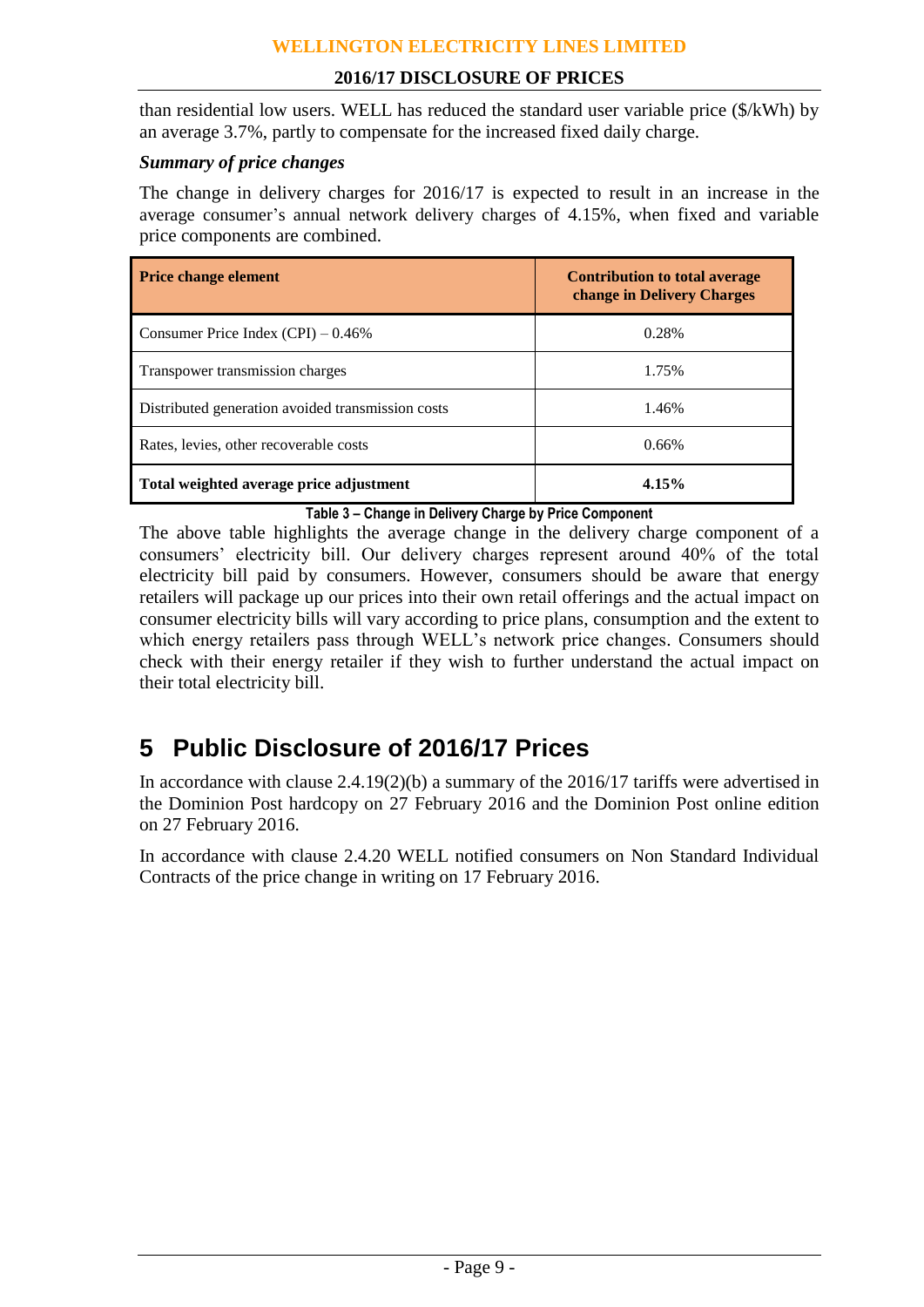#### **WELLINGTON ELECTRICITY LINES LIMITED**

#### **2016/17 DISCLOSURE OF PRICES**

# **Table 4:**

# **WELL's Electricity Delivery Price Schedule**

# **1 April 2016 to 31 March 2017**

|                       |                   |                        |                                                           |              |                         |                     | <b>Effective 1 April 2016</b> |                 |                     | <b>Effective 1 April 2015</b> |                  |
|-----------------------|-------------------|------------------------|-----------------------------------------------------------|--------------|-------------------------|---------------------|-------------------------------|-----------------|---------------------|-------------------------------|------------------|
|                       | 2016/17           | 2015/16                |                                                           |              |                         |                     | <b>Transmission &amp;</b>     |                 |                     | <b>Transmission &amp;</b>     |                  |
|                       | Code              | Code                   | <b>Description</b>                                        | <b>Units</b> | <b>Estimated number</b> | <b>Distribution</b> | Other pass                    | <b>Delivery</b> | <b>Distribution</b> | Other pass                    | <b>Delivery</b>  |
|                       |                   |                        |                                                           |              | of consumers as         |                     | through                       |                 |                     | through                       |                  |
|                       |                   |                        |                                                           |              | at 31 January 2016      | Price               | Price <sup>1</sup>            | Price           | Price               | <b>Price</b>                  | Price            |
|                       |                   | G100-FIXD              |                                                           |              |                         |                     |                               |                 | 0.1500              | 0.0000                        | 0.1500           |
|                       |                   | G101-FIXD              |                                                           |              |                         |                     |                               |                 | 0.1500              | 0.0000                        | 0.1500           |
|                       | RLU-FIXD          | 3102-FIXD              | Low user daily                                            | \$/con/day   | 90,499                  | 0.1500              | 0.0000                        | 0.1500          | 0.1500              | 0.0000                        | 0.1500           |
|                       |                   | G103-FIXD              |                                                           |              |                         |                     |                               |                 | 0.1500              | 0.0000                        | 0.1500           |
|                       |                   | 3108-FIXD              |                                                           |              |                         |                     |                               |                 | 0.1500              | 0.0000                        | 0.1500           |
|                       |                   | G100-24UC              |                                                           |              |                         |                     |                               |                 | 0.0453              | 0.0635                        | 0.1088           |
|                       | RLU-24UC          | G101-24UC              | Low user uncontrolled                                     | \$/kWh       |                         | 0.0464              | 0.0694                        | 0.1158          | 0.0453              | 0.0635                        | 0.1088           |
|                       |                   | G103-24UC              |                                                           |              |                         |                     |                               |                 | 0.0457              | 0.0644                        | 0.1101           |
|                       |                   | G108-24UC              |                                                           |              |                         |                     |                               |                 | 0.0453              | 0.0635                        | 0.1088           |
|                       | RLU-AICO          | G102-AICO              | Low user all inclusive                                    | \$/kWh       |                         | 0.0364              | 0.0565                        | 0.0929          | 0.0355              | 0.0517                        | 0.0872           |
|                       | RLU-CTRL          | G101-CTRL              | ow user controlled                                        | \$/kWh       |                         | 0.0217              | 0.0341                        | 0.0558          | 0.0212              | 0.0312                        | 0.0524           |
|                       |                   | G108-CTRL              |                                                           |              |                         |                     |                               |                 | 0.0212              | 0.0312                        | 0.0524           |
|                       |                   | G100-NITE              |                                                           |              |                         |                     |                               |                 | 0.0077              | 0.0101                        | 0.0178           |
|                       | RLU-NITE          | G101-NITE              | Low user night only                                       | \$/kWh       |                         | 0.0079              | 0.0110                        | 0.0189          | 0.0077              | 0.0101                        | 0.0178           |
|                       |                   | 3102-NITE              |                                                           |              |                         |                     |                               |                 | 0.0077              | 0.0101                        | 0.0178           |
| RESIDENTIAL           | RLU-EVNITE        | G108-NITE              | Low user electric vehicle night only                      | \$/kWh       |                         | 0.0079              | 0.0110                        | 0.0189          | 0.0073              | 0.0105                        | 0.0178           |
|                       |                   | G104-FIXD              |                                                           |              |                         |                     |                               |                 | 1.0000              | 0.0000                        | 1.0000           |
|                       |                   | G105-FIXD              |                                                           |              |                         |                     |                               |                 | 1.0000              | 0.0000                        | 1.0000           |
|                       | RSU-FIXD          | G106-FIXD              | Standard user daily                                       | \$/con/day   | 59,243                  | 1.1000              | 0.0000                        | 1.1000          | 1.0000              | 0.0000                        | 1.0000           |
|                       |                   | G107-FIXD              |                                                           |              |                         |                     |                               |                 | 1.0000              | 0.0000                        | 1.0000           |
|                       |                   | G109-FIXD              |                                                           |              |                         |                     |                               |                 | 1.0000              | 0.0000                        | 1.0000           |
|                       |                   | G104-24UC              |                                                           |              |                         |                     |                               |                 | 0.0326              | 0.0376                        | 0.0702           |
|                       | RSU-24UC          | G105-24UC              | Standard user uncontrolled                                | \$/kWh       |                         | 0.0313              | 0.0412                        | 0.0725          | 0.0326              | 0.0376                        | 0.0702           |
|                       |                   | G107-24UC              |                                                           |              |                         |                     |                               |                 | 0.0338              | 0.0387                        | 0.0725           |
|                       |                   | G109-24UC              |                                                           |              |                         |                     |                               |                 | 0.0326              | 0.0376                        | 0.0702           |
|                       | RSU-AICO          | G106-AICO              | Standard user all inclusive                               | \$/kWh       |                         | 0.0226              | 0.0273                        | 0.0499          | 0.0236<br>0.0110    | 0.0250<br>0.0106              | 0.0486<br>0.0216 |
|                       | <b>RSU-CTRL</b>   | G105-CTRL              | Standard user controlled                                  | \$/kWh       |                         | 0.0106              | 0.0116                        | 0.0222          | 0.0110              | 0.0106                        | 0.0216           |
|                       |                   | G109-CTRL              |                                                           |              |                         |                     |                               |                 | 0.0073              | 0.0094                        | 0.0167           |
|                       | RSU-NITE          | G104-NITE              |                                                           | \$/kWh       |                         | 0.0070              | 0.0103                        | 0.0173          | 0.0073              | 0.0094                        | 0.0167           |
|                       |                   | G105-NITE              | Standard user night only                                  |              |                         |                     |                               |                 | 0.0073              | 0.0094                        | 0.0167           |
|                       | RSU-EVNITE        | G106-NITE<br>G109-NITE | Standard user electric vehicle night only                 | \$/kWh       |                         | 0.0070              | 0.0103                        | 0.0173          | 0.0073              | 0.0094                        | 0.0167           |
|                       |                   |                        |                                                           |              |                         |                     |                               |                 |                     |                               |                  |
|                       | GLV15-FIXD        | GV02-FIXD              | General low voltage, <= 15kVA, daily                      | \$/con/day   |                         | 0.6268              | 0.0000                        | 0.6268          | 0.5847              | 0.0000                        | 0.5847           |
|                       | <b>GLV15-24UC</b> | GV02-24UC              | General low voltage, <= 15kVA, uncontrolled               | \$/kWh       | 5,037                   | 0.0205              | 0.0362                        | 0.0567          | 0.0250              | 0.0331                        | 0.0581           |
|                       | GLV69-FIXD        | GV07-FIXD              | General low voltage, >15kVA and <= 69kVA, daily           | \$/con/day   |                         | 1.5504              | 0.0000                        | 1.5504          | 1.4463              | 0.0000                        | 1.4463           |
|                       | GLV69-24UC        | GV07-24UC              | General low voltage, >15kVA and <= 69kVA, uncontrolled    | \$/kWh       | 10,261                  | 0.0142              | 0.0251                        | 0.0393          | 0.0174              | 0.0230                        | 0.0404           |
| LOW VOLTAGE CONNECTIO | GLV138-FIXD       | GV14-FIXD              | General low voltage, >69kVA and <=138kVA, daily           | \$/con/day   |                         | 8.7851              | 0.0000                        | 8.7851          | 8.1951              | 0.0000                        | 8.1951           |
|                       | GLV138-24UC       | GV14-24UC              | General low voltage, >69kVA and <=138kVA, uncontrolled    | \$/kWh       | 404                     | 0.0168              | 0.0297                        | 0.0465          | 0.0205              | 0.0272                        | 0.0477           |
|                       | GLV300-FIXD       | GV30-FIXD              | General low voltage, >138kVA and <= 300kVA, daily         | \$/con/day   |                         | 12.5144             | 0.0000                        | 12.5144         | 11.6739             | 0.0000                        | 11.6739          |
|                       | GLV300-24UC       | GV30-24UC              | General low voltage, >138kVA and <= 300kVA, uncontrolled  | \$/kWh       | 309                     | 0.0069              | 0.0124                        | 0.0193          | 0.0085              | 0.0113                        | 0.0198           |
|                       | GLV1500-FIXD      | GV99-FIXD              | General low voltage, >300kVA and <= 1500kVA, daily        | \$/con/day   |                         | 31.5561             | 0.0000                        | 31.5561         | 29.4367             | 0.0000                        | 29.4367          |
| <b>GENERAL</b>        | GLV1500-24UC      | GV99-24UC              | General low voltage, >300kVA and <= 1500kVA, uncontrolled | \$/kWh       | 248                     | 0.0031              | 0.0055                        | 0.0086          | 0.0038              | 0.0050                        | 0.0088           |
|                       | GLV1500-DAMD      | GV99-DAMD              | General low voltage, >300kVA and <=1500kVA, demand        | \$/kVA/month |                         | 2.7627              | 4.8915                        | 7.6542          | 3.3768              | 4.4733                        | 7.8501           |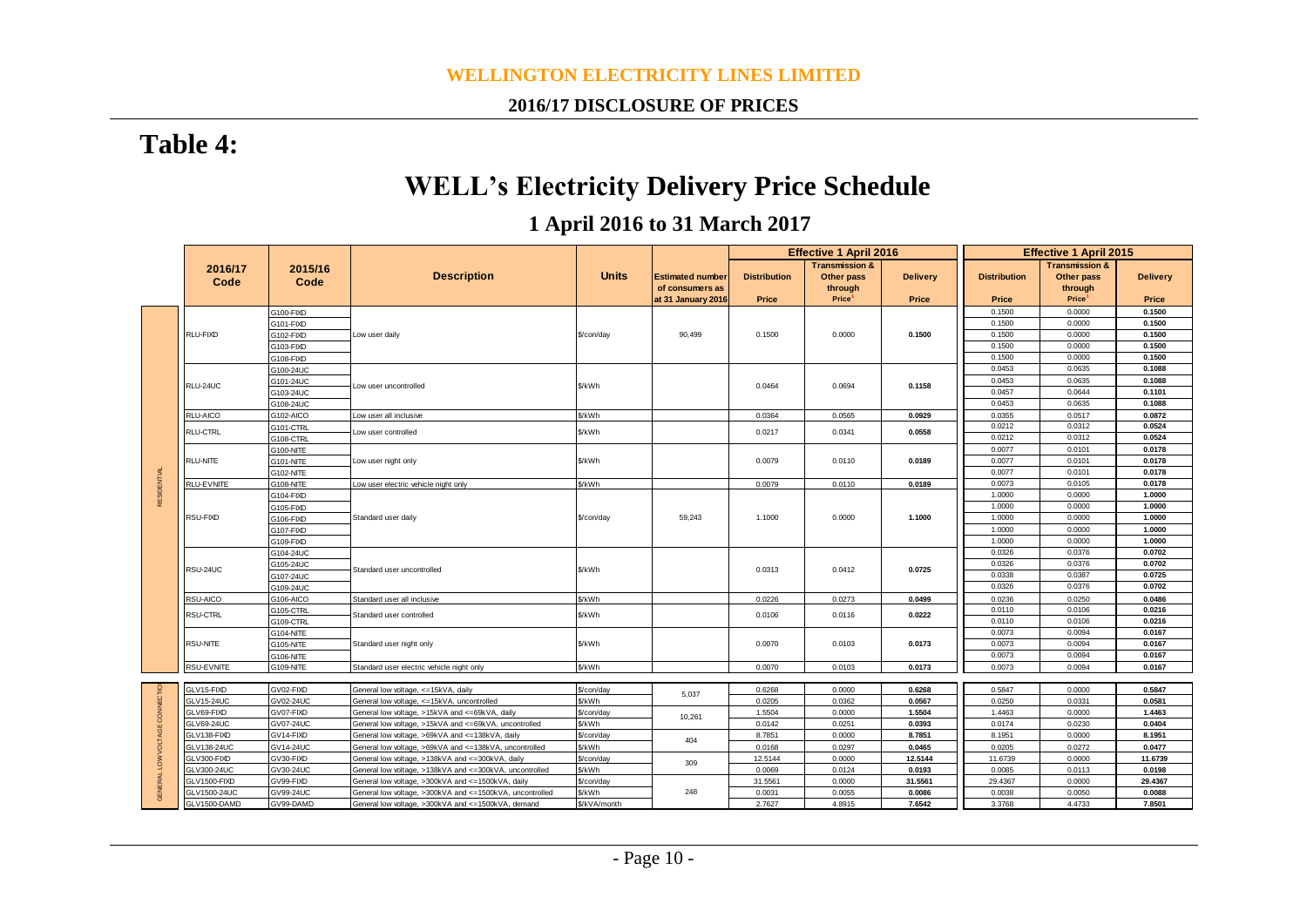#### **WELLINGTON ELECTRICITY LINES LIMITED**

#### **2016/17 DISCLOSURE OF PRICES**

# **Table 4 continued…**

|        |                 |                 |                                                          |               |                                                                  |                              | <b>Effective 1 April 2016</b>                                            |                          |                              | <b>Effective 1 April 2015</b>                                            |                          |        |
|--------|-----------------|-----------------|----------------------------------------------------------|---------------|------------------------------------------------------------------|------------------------------|--------------------------------------------------------------------------|--------------------------|------------------------------|--------------------------------------------------------------------------|--------------------------|--------|
|        | 2016/17<br>Code | 2015/16<br>Code | <b>Description</b>                                       | <b>Units</b>  | <b>Estimated number</b><br>of consumers as<br>at 31 January 2016 | <b>Distribution</b><br>Price | <b>Transmission &amp;</b><br>Other pass<br>through<br>Price <sup>1</sup> | <b>Delivery</b><br>Price | <b>Distribution</b><br>Price | <b>Transmission &amp;</b><br>Other pass<br>through<br>Price <sup>1</sup> | <b>Delivery</b><br>Price |        |
|        | GTX15-FIXD      | GX02-FIXD       | General transformer. <= 15kVA. daily                     | \$/con/dav    |                                                                  | 0.5690                       | 0.0000                                                                   | 0.5690                   | 0.5318                       | 0.0000                                                                   | 0.5318                   |        |
|        | GTX15-24UC      | GX02-24UC       | General transformer, <= 15kVA, uncontrolled              | \$/kWh        | $\mathbf{0}$                                                     | 0.0199                       | 0.0330                                                                   | 0.0529                   | 0.0228                       | 0.0302                                                                   | 0.0530                   |        |
|        | GTX69-FIXD      | GX07-FIXD       | General transformer, >15kVA and <= 69kVA, daily          | \$/con/dav    | 18                                                               | 1.4069                       | 0.0000                                                                   | 1.4069                   | 1.3149                       | 0.0000                                                                   | 1.3149                   |        |
|        | GTX69-24UC      | GX07-24UC       | General transformer, >15kVA and <= 69kVA, uncontrolled   | \$/kWh        |                                                                  | 0.0139                       | 0.0230                                                                   | 0.0369                   | 0.0158                       | 0.0210                                                                   | 0.0368                   |        |
|        | GTX138-FIXD     | GX14-FIXD       | General transformer, >69kVA and <= 138kVA, daily         | \$/con/dav    | 16                                                               | 7.9715                       | 0.0000                                                                   | 7.9715                   | 7.4500                       | 0.0000                                                                   | 7.4500                   |        |
|        | GTX138-24UC     | GX14-24UC       | General transformer, >69kVA and <=138kVA, uncontrolled   | \$/kWh        |                                                                  | 0.0164                       | 0.0271                                                                   | 0.0435                   | 0.0187                       | 0.0248                                                                   | 0.0435                   |        |
|        | GTX300-FIXD     | GX30-FIXD       | General transformer, >138kVA and <= 300kVA, daily        | \$/con/day    | 87                                                               | 11.3555                      | 0.0000                                                                   | 11.3555                  | 10.6126                      | 0.0000                                                                   | 10.6126                  |        |
|        | GTX300-24UC     | GX30-24UC       | General transformer, >138kVA and <= 300kVA, uncontrolled | \$/kWh        |                                                                  | 0.0068                       | 0.0112                                                                   | 0.0180                   | 0.0077                       | 0.0102                                                                   | 0.0179                   |        |
| ECTION | GTX1500-FIXD    | GX99-FIXD       | General transformer, >300kVA and <=1500kVA, daily        | \$/con/dav    |                                                                  | 24,5009                      | 0.0000                                                                   | 24.5009                  | 22,8980                      | 0.0000                                                                   | 22.8980                  |        |
|        | GTX1500-24UC    | GX99-24UC       | General transformer, >300kVA and <=1500kVA, uncontrolled | \$/kWh        | 237                                                              | 0.0026                       | 0.0044                                                                   | 0.0070                   | 0.0030                       | 0.0040                                                                   | 0.0070                   |        |
| CONN   | GTX1500-CAPY    | GX99-CAPY       | General transformer, >300kVA and <=1500kVA, capacity     | \$/kVA/dav    |                                                                  | 0.0063                       | 0.0104                                                                   | 0.0167                   | 0.0072                       | 0.0095                                                                   | 0.0167                   |        |
|        | GTX1500-DAMD    | GX99-DAMD       | General transformer, >300kVA and <=1500kVA, demand       | \$/kVA/month  |                                                                  | 2.4243                       | 4.0093                                                                   | 6.4336                   | 2.7678                       | 3.6666                                                                   | 6.4344                   |        |
|        |                 | GC60-FIXD       |                                                          |               |                                                                  |                              |                                                                          |                          |                              | 0.0509                                                                   | 0.0000                   | 0.0509 |
| FORI   | GTX1501-FIXD    | GU60-FIXD       | General transformer, >1500kVA connection, daily          | \$/con/day    | 39                                                               | 0.0545                       | 0.0000                                                                   | 0.0545                   | 0.0509                       | 0.0000                                                                   | 0.0509                   |        |
|        |                 | GR60-FIXD       |                                                          |               |                                                                  |                              |                                                                          |                          |                              | 0.0509                                                                   | 0.0000                   | 0.0509 |
|        |                 | GC60-24UC       |                                                          |               |                                                                  |                              |                                                                          |                          | 0.0006                       | 0.0008                                                                   | 0.0014                   |        |
|        | GTX1501-24UC    | GU60-24UC       | General transformer, >1500kVA connection, uncontrolled   | \$/kWh        |                                                                  | 0.0006                       | 0.0009                                                                   | 0.0015                   | 0.0006                       | 0.0008                                                                   | 0.0014                   |        |
| 곮      |                 | GR60-24UC       |                                                          |               |                                                                  |                              |                                                                          |                          | 0.0006                       | 0.0008                                                                   | 0.0014                   |        |
|        |                 | GC60-CAPY       |                                                          |               |                                                                  |                              |                                                                          |                          | 0.0123                       | 0.0162                                                                   | 0.0285                   |        |
|        | GTX1501-CAPY    | GU60-CAPY       | General transformer, >1500kVA connection, capacity       | \$/kVA/day    |                                                                  | 0.0119                       | 0.0177                                                                   | 0.0296                   | 0.0123                       | 0.0162                                                                   | 0.0285                   |        |
|        |                 | GR60-CAPY       |                                                          |               |                                                                  |                              |                                                                          |                          | 0.0123                       | 0.0162                                                                   | 0.0285                   |        |
|        |                 | GC60-DOPC       |                                                          |               |                                                                  |                              |                                                                          |                          | 4.8975                       | 6.4879                                                                   | 11.3854                  |        |
|        | GTX1501-DOPC    | GU60-DOPC       | General transformer, >1500kVA connection, on-peak demand | \$/kW/month   |                                                                  | 4.8536                       | 7.2683                                                                   | 12.1219                  | 5.0994                       | 6.7554                                                                   | 11.8548                  |        |
|        |                 | GR60-DOPC       |                                                          |               |                                                                  |                              |                                                                          |                          | 6.1452                       | 8.1408                                                                   | 14.2860                  |        |
|        |                 | GC60-PWRF       |                                                          |               |                                                                  |                              |                                                                          |                          | 3.6230                       | 4.7996                                                                   | 8.4226                   |        |
|        | GTX1501-PWRF    | GU60-PWRF       | General transformer, >1500kVA connection, power factor   | \$/kVAr/month |                                                                  | 3.5047                       | 5.2483                                                                   | 8.7530                   | 3.6230                       | 4.7996                                                                   | 8.4226                   |        |
|        |                 | GR60-PWRF       |                                                          |               |                                                                  |                              |                                                                          |                          | 3.6230                       | 4.7996                                                                   | 8.4226                   |        |
|        |                 |                 |                                                          |               |                                                                  |                              |                                                                          |                          |                              |                                                                          |                          |        |

| G001-FIXD | G001-FIXD | Non-street lighting dail.         | Q/fitting/dau<br>www.littlift.com | 0.0432 | 0.0000 | 0.0432    | 0.041  | 0.0000 | 0.0411 |
|-----------|-----------|-----------------------------------|-----------------------------------|--------|--------|-----------|--------|--------|--------|
| G001-24UC | G001-24UC | Non-street lighting uncontrolled  | \$/kWh                            | 0.054  | 0.0859 | $0.140$ ? | 0.0593 | 0.0786 | 0.1379 |
| G002-FIXD | G002-FIXD | Street i<br>lighting dail         | \$/fitting/dav                    | 0.1162 | 0.1022 | 0.2184    | 0.0411 | 0.0000 | 0.0411 |
| G002-24UC | G002-24UC | lighting uncontrolled<br>Street I | \$/kWh                            | 0.000C | 0.0000 | 0.0000    | 0.0593 | 0.0786 | 0.1379 |

| 111<br>$\sqrt{2}$ | <b>DGEN"</b> | <b>IN/A</b> | <b>Exterior of Opperation</b><br><b>ISMA</b> | \$/kWh | $\ddot{\phantom{1}}$<br>$\mathbf{w}$ | 0.0000 | 0.0000 | 0.0000 | N/A | <br>IVI | .<br><b>IVA</b> |
|-------------------|--------------|-------------|----------------------------------------------|--------|--------------------------------------|--------|--------|--------|-----|---------|-----------------|

#### **Notes:**

1. Transmission charges makes up 93% of the Transmission and Other pass through Price. Other pass through charges recovered include costs such as Commerce Act Levies, Electricity Authority Levies, Council rates and other r

RLU-DGEN, RSU-DGEN, GLV15-DGEN, GLV69-DGEN, GLV138-DGEN, GLV300-DGEN, GLV1500-DGEN, GTX15-DGEN, GTX69-DGEN, GTX138-DGEN, GTX300-DGEN, GTX1500-DGEN and GTX1501-DGEN. The rate for all small

scale distributed generation injected into the WE\* network is \$0.00/kWh.

3. All prices are stated exclusive of GST.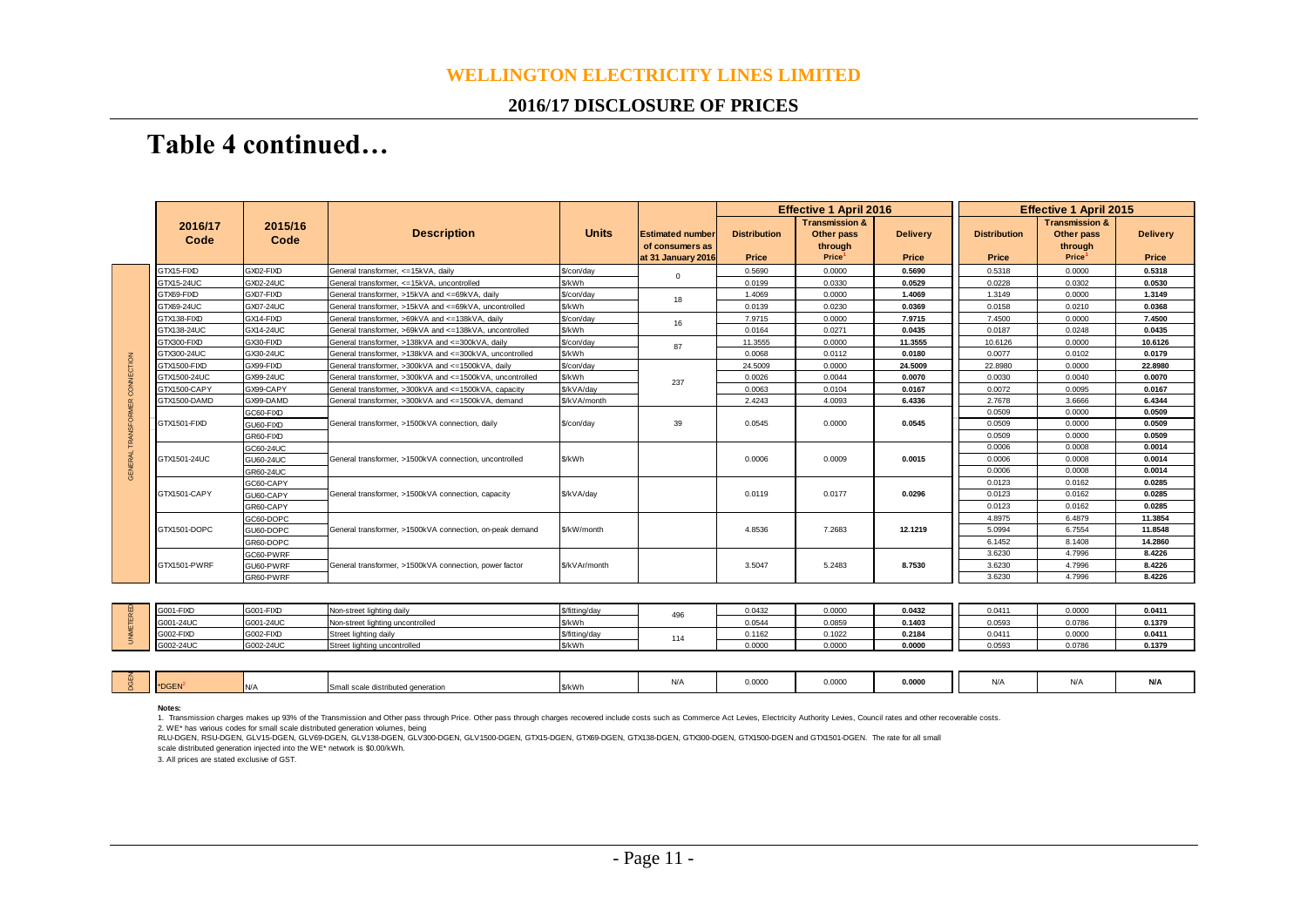# **Appendix A: Restructure of Prices**

## **Residential Low User and Residential Standard User**

| Previous         | <b>New</b>        |
|------------------|-------------------|
| Code             | Code              |
|                  |                   |
| G100-FIXD        | <b>RLU-FIXD</b>   |
| G100-24UC        | RLU-24UC          |
| G100-NITE        | RLU-NITE          |
| G101-FIXD        | RLU-FIXD          |
| G101-24UC        | RLU-24UC          |
| G101-CTRL        | <b>RLU-CTRL</b>   |
| <b>G101-NITE</b> | <b>RLU-NITE</b>   |
| G102-FIXD        | <b>RLU-FIXD</b>   |
| G102-AICO        | RLU-AICO          |
| <b>G102-NITE</b> | <b>RLU-NITE</b>   |
| G103-FIXD        | RLU-FIXD          |
| G103-24UC        | RLU-24UC          |
| G104-FIXD        | <b>RSU-FIXD</b>   |
| G104-24UC        | RSU-24UC          |
| G104-NITE        | RSU-NITE          |
| G105-FIXD        | RSU-FIXD          |
| G105-24UC        | RSU-24UC          |
| G105-CTRL        | <b>RSU-CTRL</b>   |
| <b>G105-NITE</b> | <b>RSU-NITE</b>   |
| G106-FIXD        | RSU-FIXD          |
| G106-AICO        | RSU-AICO          |
| G106-NITE        | RSU-NITE          |
| G107-FIXD        | <b>RSU-FIXD</b>   |
| G107-24UC        | RSU-24UC          |
| G108-FIXD        | RLU-FIXD          |
| G108-24UC        | RLU-24UC          |
| G108-CTRL        | <b>RLU-CTRL</b>   |
| <b>G108-NITE</b> | <b>RLU-EVNITE</b> |
| G109-FIXD        | RSU-FIXD          |
| G109-24UC        | RSU-24UC          |
| G109-CTRL        | <b>RSU-CTRL</b>   |
| <b>G109-NITE</b> | <b>RSU-EVNITE</b> |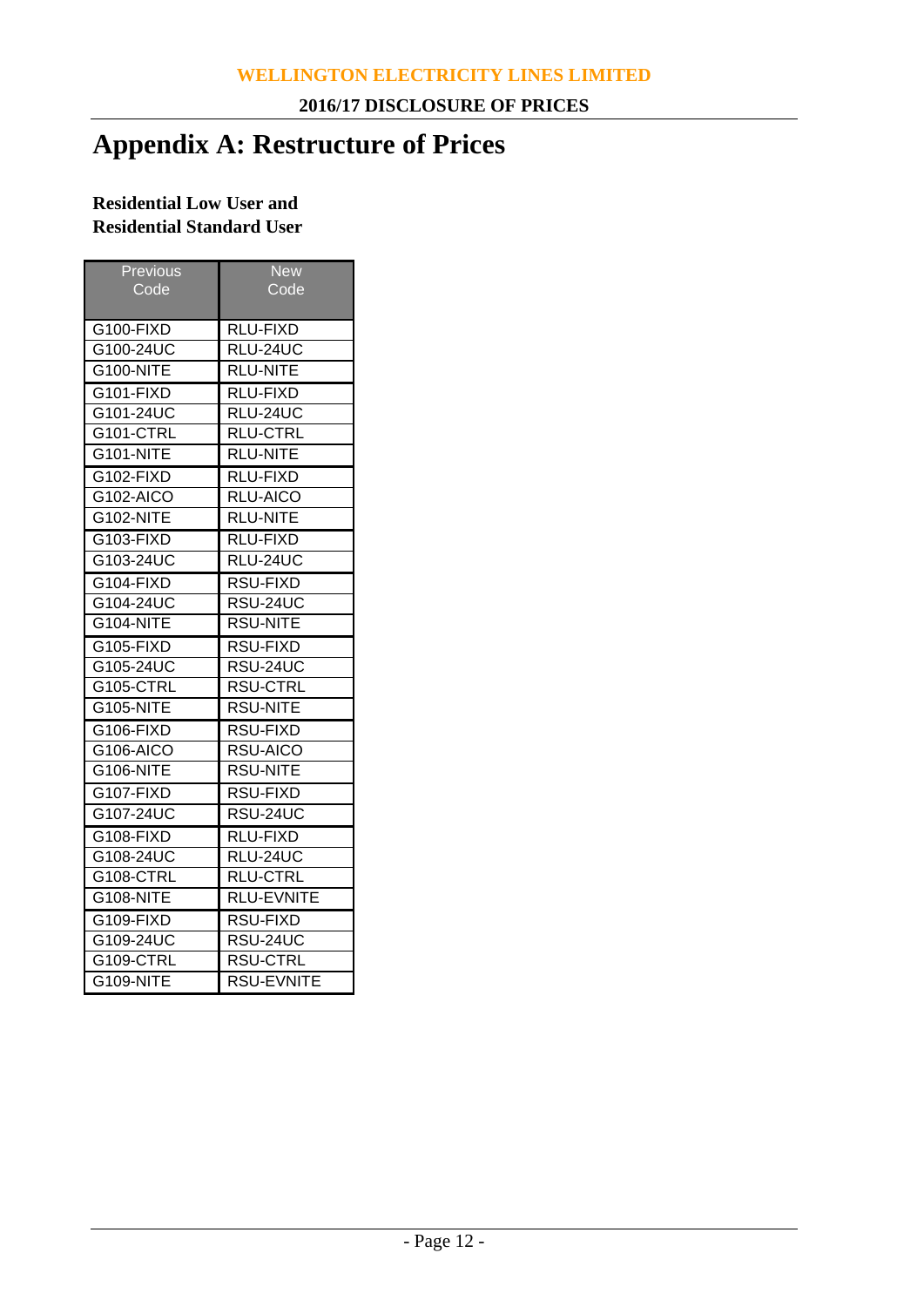## **General Low Voltage Connections**

| <b>Previous</b><br>Code | New<br>Code       |
|-------------------------|-------------------|
| GV02-FIXD               | GLV15-FIXD        |
| GV02-24UC               | <b>GLV15-24UC</b> |
| GV07-FIXD               | GLV69-FIXD        |
| GV07-24UC               | <b>GLV69-24UC</b> |
| GV14-FIXD               | GLV138-FIXD       |
| GV14-24UC               | GLV138-24UC       |
| GV30-FIXD               | GLV300-FIXD       |
| GV30-24UC               | GLV300-24UC       |
| GV99-FIXD               | GLV1500-FIXD      |
| GV99-24UC               | GLV1500-24UC      |
| GV99-DAMD               | GLV1500-DAMD      |

## **General Transformer Connections**

| <b>Previous</b> | <b>New</b>   |
|-----------------|--------------|
| Code            | Code         |
|                 |              |
| GX02-FIXD       | GTX15-FIXD   |
| GX02-24UC       | GTX15-24UC   |
| GX07-FIXD       | GTX69-FIXD   |
| GX07-24UC       | GTX69-24UC   |
| GX14-FIXD       | GTX138-FIXD  |
| GX14-24UC       | GTX138-24UC  |
| GX30-FIXD       | GTX300-FIXD  |
| GX30-24UC       | GTX300-24UC  |
| GX99-FIXD       | GTX1500-FIXD |
| GX99-24UC       | GTX1500-24UC |
| GX99-CAPY       | GTX1500-CAPY |
| GX99-DAMD       | GTX1500-DAMD |
| GC60-FIXD       | GTX1501-FIXD |
| GC60-24UC       | GTX1501-24UC |
| GC60-CAPY       | GTX1501-CAPY |
| GC60-DOPC       | GTX1501-DOPC |
| GC60-PWRF       | GTX1501-PWRF |
| GU60-FIXD       | GTX1501-FIXD |
| GU60-24UC       | GTX1501-24UC |
| GU60-CAPY       | GTX1501-CAPY |
| GU60-DOPC       | GTX1501-DOPC |
| GU60-PWRF       | GTX1501-PWRF |
| GR60-FIXD       | GTX1501-FIXD |
| GR60-24UC       | GTX1501-24UC |
| GR60-CAPY       | GTX1501-CAPY |
| GR60-DOPC       | GTX1501-DOPC |
| GR60-PWRF       | GTX1501-PWRF |